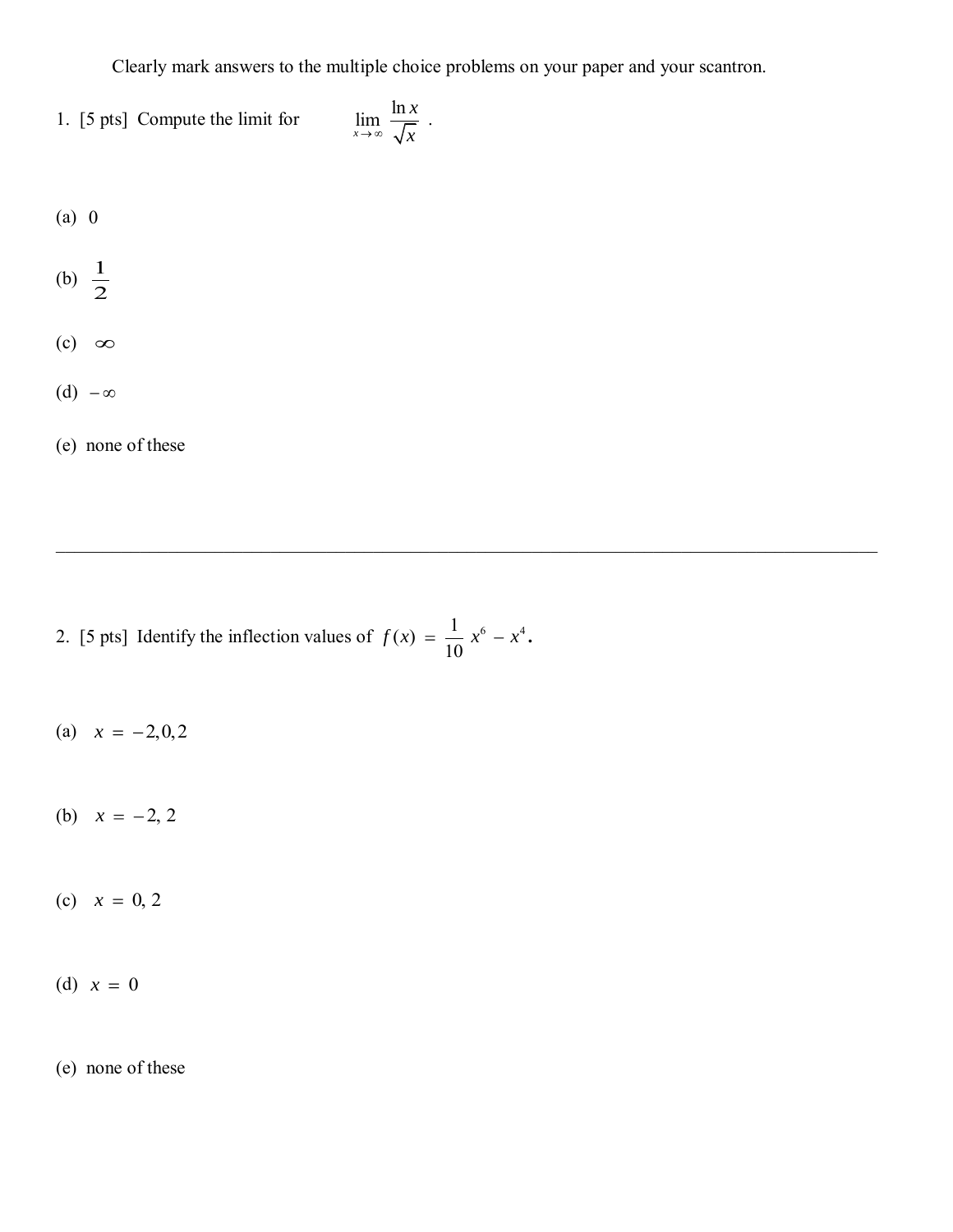| 3. [5 pts] Compute the limit for $\lim_{x\to 0} \left(1 - \frac{1}{2}x\right)^{2x}$ |  |
|-------------------------------------------------------------------------------------|--|
|-------------------------------------------------------------------------------------|--|

*x* **.** 

\_\_\_\_\_\_\_\_\_\_\_\_\_\_\_\_\_\_\_\_\_\_\_\_\_\_\_\_\_\_\_\_\_\_\_\_\_\_\_\_\_\_\_\_\_\_\_\_\_\_\_\_\_\_\_\_\_\_\_\_\_\_\_\_\_\_\_\_\_\_\_\_\_\_\_\_\_\_\_\_\_\_\_\_\_\_\_

(a) 
$$
\frac{1}{e}
$$

(b)  $-1$ 

## (c) *e*

(d) 1

(e) none of these

- 4. [5 pts.] Find *c* such that  $f'(c) = -\frac{1}{5}$ 5  $f'(c) = -\frac{1}{\epsilon}$  for  $f(x) = \frac{1}{\epsilon}$ *x* on [1, 5].
- (a)  $-\sqrt{5}$
- (b)  $\sqrt{5}$
- (c) 5
- (d)  $-5$

(e) none of these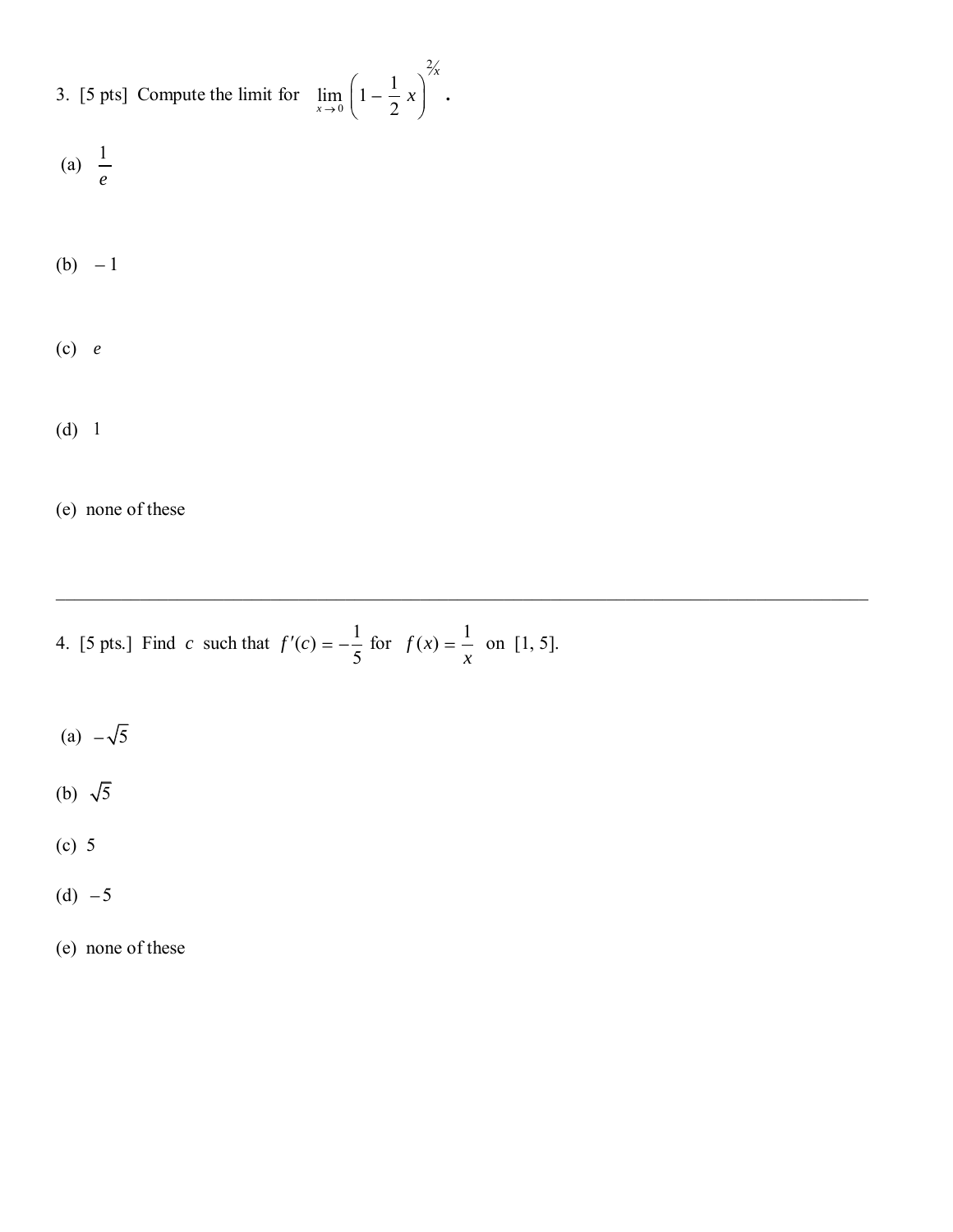5. [5 pts] The recursion equation  $x_{t+1} = x_t^2$  $x_{t+1} = x_t^2 + 4x_t + 2$  has two fixed points  $x_1^* = -1$  $x_1^* = -1$  and  $x_2^*$  $x_2^* = -2$ . Classify each fixed point.

(a) Both are locally stable.

(b) Both are unstable.

(c)  $x_1^* = -1$  $x_1^* = -1$  is locally stable;  $x_2^*$  $x_2^* = -2$  is unstable

(d)  $x_1^* = -1$  $x_1^* = -1$  is unstable;  $x_2^*$  $x_2^* = -2$  is locally stable

(e) none of these

6. [5 pts] The recursion equation  $x_{t+1} = x_t^2$  $x_{t+1} = x_t^2 + 4x_t + 2$  has two fixed points  $x_1^* = -1$  $x_1^* = -1$  and  $x_2^*$  $x_2^* = -2$ . Determine if  $x_1^* = -1$  $x_1^* = -1$  is approached with or without oscillations.

\_\_\_\_\_\_\_\_\_\_\_\_\_\_\_\_\_\_\_\_\_\_\_\_\_\_\_\_\_\_\_\_\_\_\_\_\_\_\_\_\_\_\_\_\_\_\_\_\_\_\_\_\_\_\_\_\_\_\_\_\_\_\_\_\_\_\_\_\_\_\_\_\_\_\_\_\_\_\_\_\_\_\_\_\_\_\_

(a) The sequence displays oscillations near  $x_1^* = -1$  $x_1^* = -1$ .

(b) The sequence does not display oscillations near  $x_1^* = -1$  $x_1^* = -1$ .

(c) There is no way to tell.

(d) Recursive sequences do not display oscillations near fixed points.

(e) none of these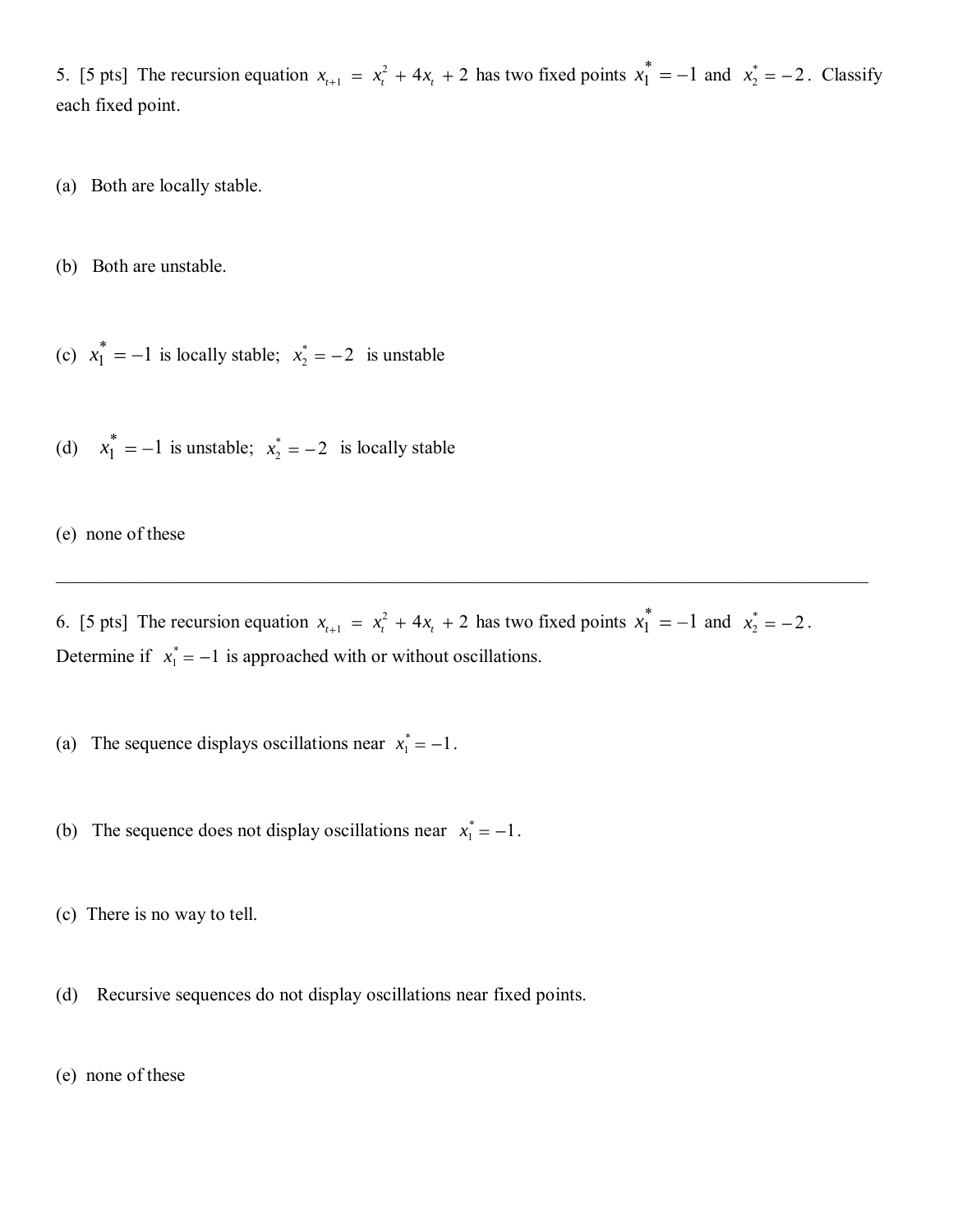7. [5 pts.] Compute the limit for

$$
\lim_{x \to 0^+} \left( \frac{1}{\sin^2 x} - \frac{1}{x} \right).
$$

\_\_\_\_\_\_\_\_\_\_\_\_\_\_\_\_\_\_\_\_\_\_\_\_\_\_\_\_\_\_\_\_\_\_\_\_\_\_\_\_\_\_\_\_\_\_\_\_\_\_\_\_\_\_\_\_\_\_\_\_\_\_\_\_\_\_\_\_\_\_\_\_\_\_\_\_\_\_\_\_\_\_\_\_\_\_\_

$$
(a) 3
$$

(b) 
$$
\infty
$$

$$
(c) \quad \frac{1}{3}
$$

$$
(d) 1
$$

(e) none of these

8. [5 pts] Solve the recursion equation 2 1 ;1 2  $a_{n+1} = \frac{1}{2}a_n - 1; \quad a_0 = -\frac{1}{2}$ .

(a) 
$$
a_n = -\frac{3 - 2^{n+2}}{2^{n+1}}
$$

(b) 
$$
a_n = -\frac{2^{n+2} - 3}{2^{n+1}}
$$

$$
(c) \ \ a_n = -\left(\frac{3}{2}\right)^n
$$

(d) 
$$
a_n = -\left(\frac{2}{3}\right)^n
$$

(e) none of these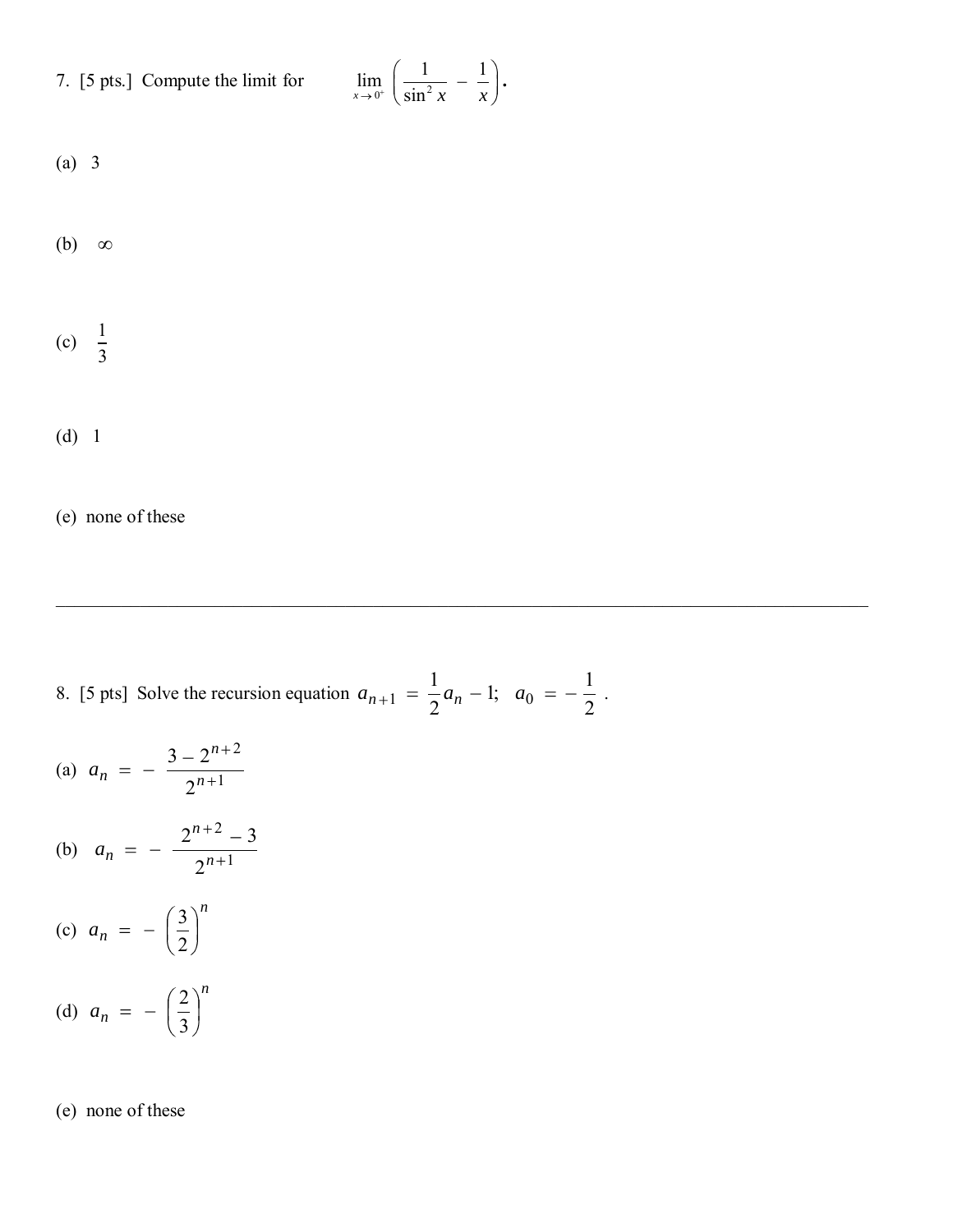- 9. [5 pts] Find all absolute extrema for  $f(x) = 2x^3 + x^2 + x$  over the interval  $\left[-2, \frac{1}{2}\right]$ 3 .
- a. Absolute max: 1; Absolute min: 14
- b. Absolute max: 1; Absolute min: 2
- c. Absolute max:  $\frac{14}{2}$ 27 ; Absolute min: - 2
- d. Absolute max:  $\frac{14}{27}$ 27 ; Absolute min: - 14
- e. none of these
- 10. [5 pts] Find all absolute extrema that exist for  $f(x) = x + \frac{1}{x}$ ;  $x > 0$ . .

\_\_\_\_\_\_\_\_\_\_\_\_\_\_\_\_\_\_\_\_\_\_\_\_\_\_\_\_\_\_\_\_\_\_\_\_\_\_\_\_\_\_\_\_\_\_\_\_\_\_\_\_\_\_\_\_\_\_\_\_\_\_\_\_\_\_\_\_\_\_\_\_\_\_\_\_\_\_\_\_\_\_\_\_\_\_\_\_

- (a) Absolute minimum of 1
- (b) Absolute minimum of 2
- (c) Absolute maximum of 1
- (d) Absolute maximum of 2
- (e) none of these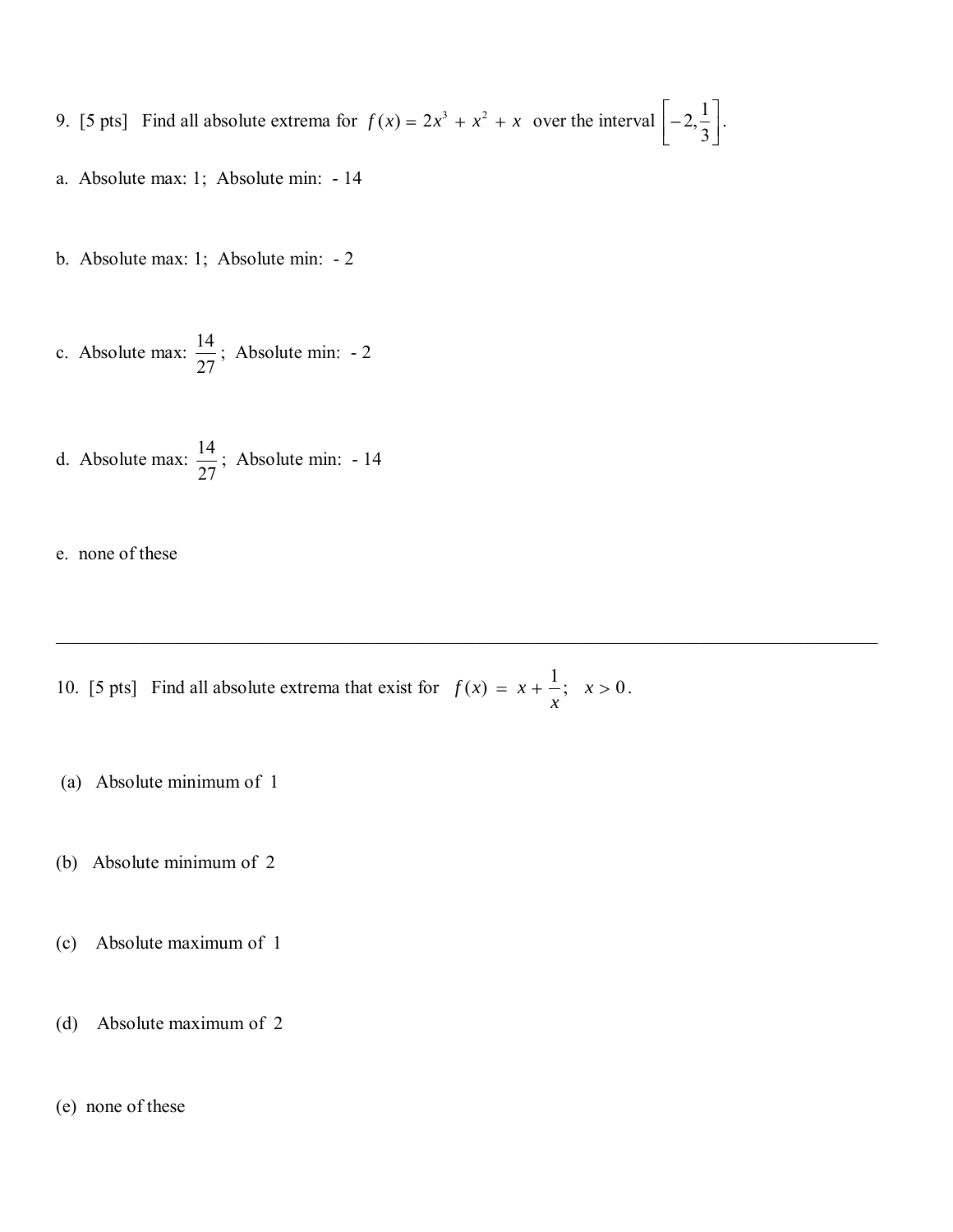11. [5 pts] Find all absolute extrema that exist for  $f(x) = \frac{1}{(x-2)^2}$  $f(x) = \frac{1}{x}$  $(x-2)^2$ *f x x* on [1, 4].

- (a) Absolute minimum at  $x = 1$
- (b) Absolute minimum at  $x = 4$
- (c) No absolute extrema exist
- (d) Absolute maximum at  $x = 1$

(e) none of these

12. [5 pts] A continuous function defined for all  $x$  has the following properties:

 $\_$  , and the set of the set of the set of the set of the set of the set of the set of the set of the set of the set of the set of the set of the set of the set of the set of the set of the set of the set of the set of th

*f* is increasing, *f* is concave down,  $f(4) = 1$ ,  $f'(4) = \frac{1}{2}$ 3 *f*

Is it possible that  $f'(1) = \frac{1}{2}$ 2  $f'(1) = \frac{1}{2}$  ?

- (a) No, because  $\frac{1}{2} > \frac{1}{2}$ 2 3
- (b) Yes, because  $\frac{1}{2} > \frac{1}{2}$ 2 3
- (c) Yes, because the limit isn't defined
- (d) No, because the limit isn't defined
- (e) none of these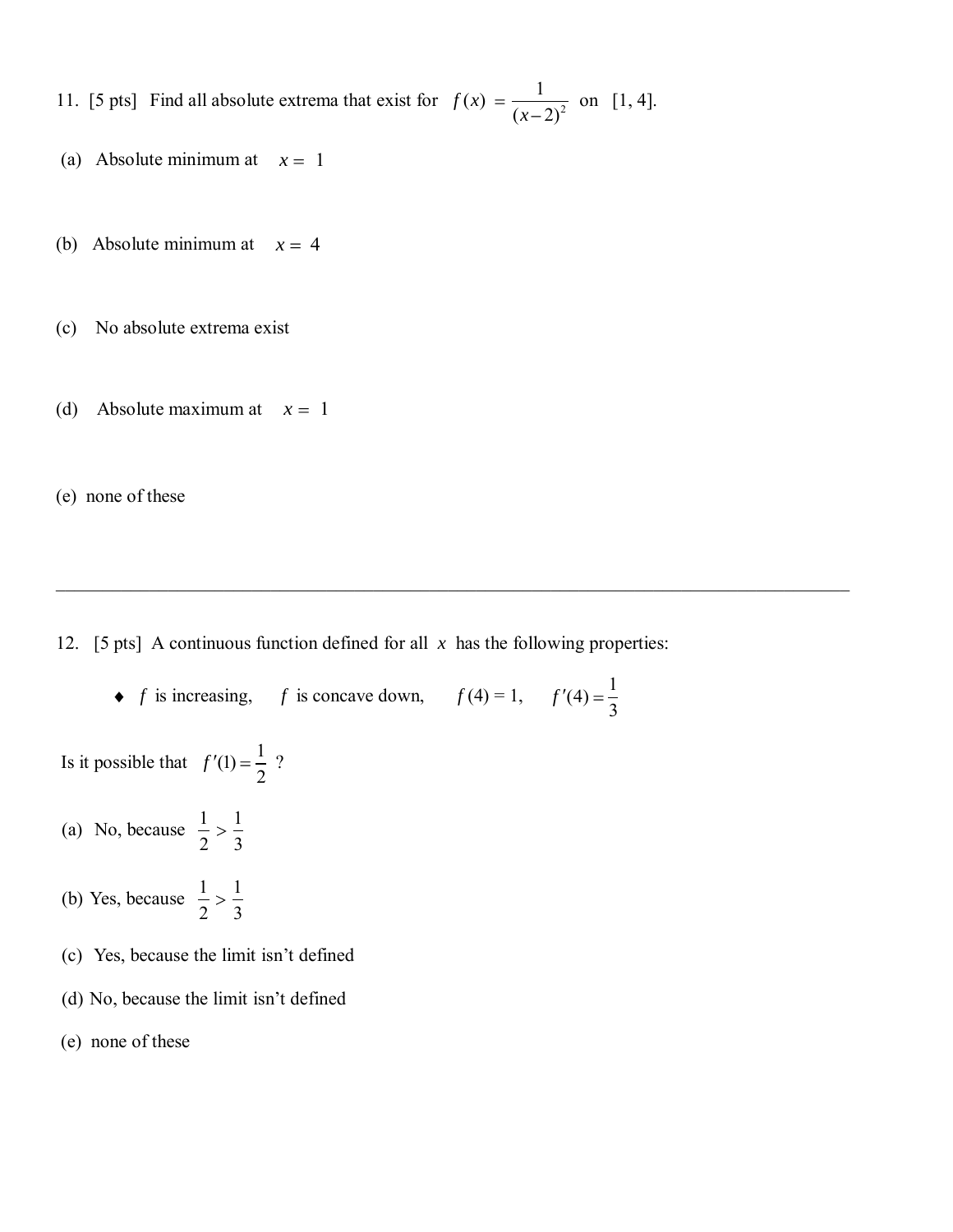13. [10 pts.] A rectangular box with a top and square base is to be constructed at cost of 20 cents. If the material for the bottom cost 3 cents per square foot, the material for the top costs 2 cents per square foot, and the material for the sides costs 1.5 cents per square foot, find the dimensions of the box of maximum volume that can be constructed. (You must use calculus!)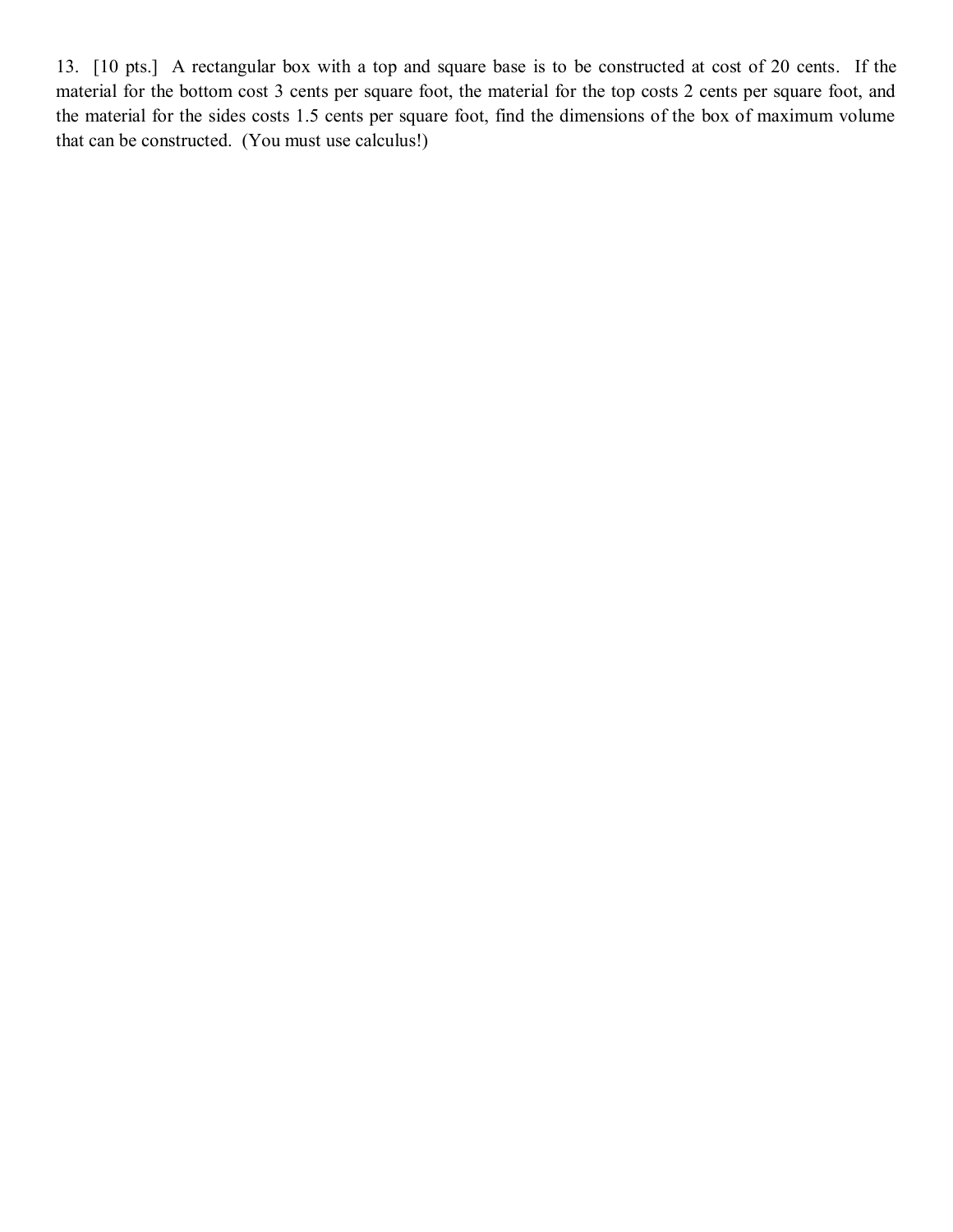14. [10 pts.] Find all fixed points for the recursion  $x_{t+1}$  $1 - \frac{1}{2}$  $x_{t+1} = 1 - \frac{1}{2}x_t$ , and use the method of cobwebbing to find

 $\lim_{t \to \infty} x_t$  $\lim x_t$  if  $x_0$ 1 2  $x_0 = \frac{1}{2}$ . Draw you graph carefully and neatly!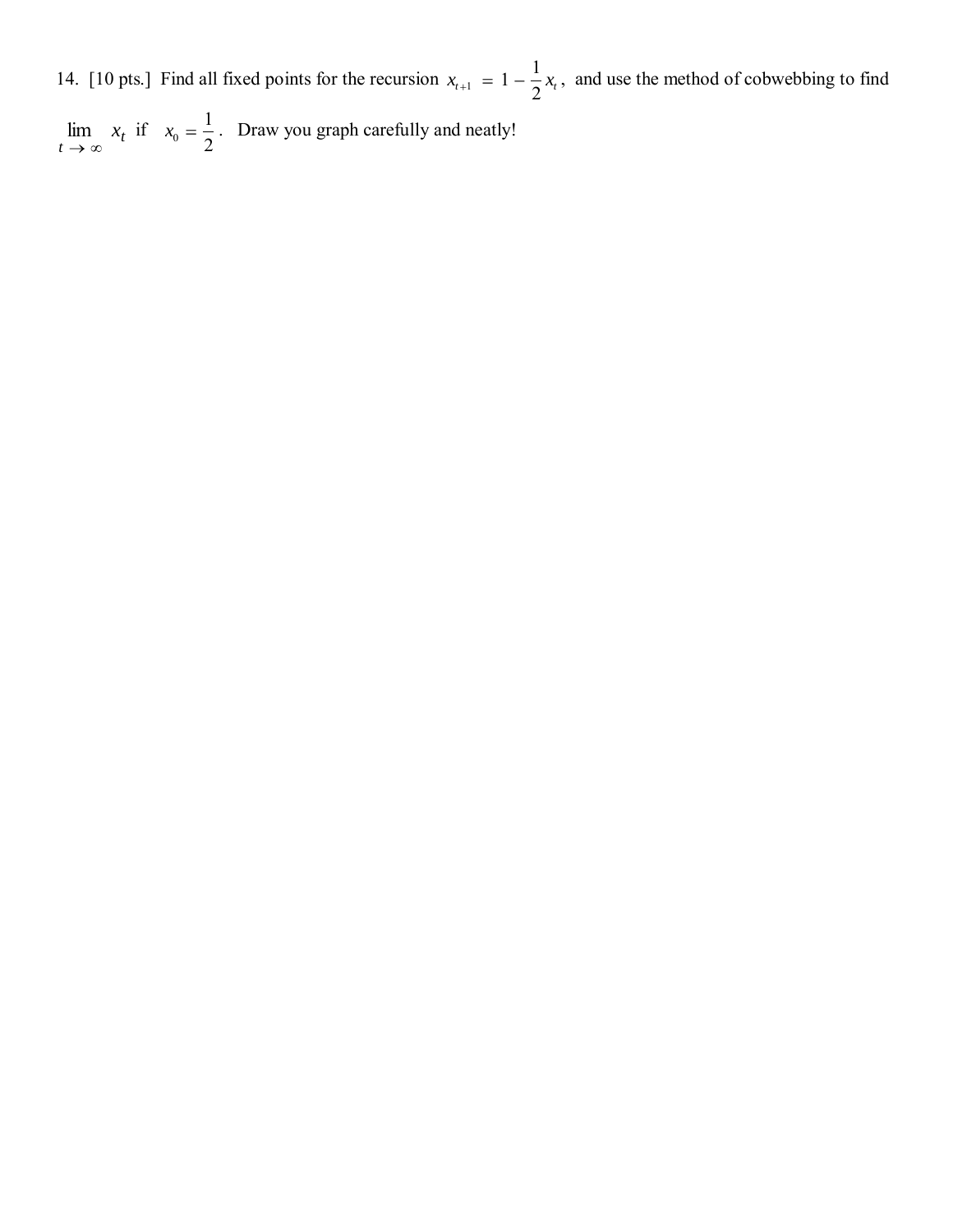- 15. [20 pts.] Given 2  $(x) =$ 1  $f(x) = \frac{x}{x}$ *x* ,
- (a) Find all asymptotes and intercepts.

(a) Find all intervals of increasing and decreasing, and local extrema.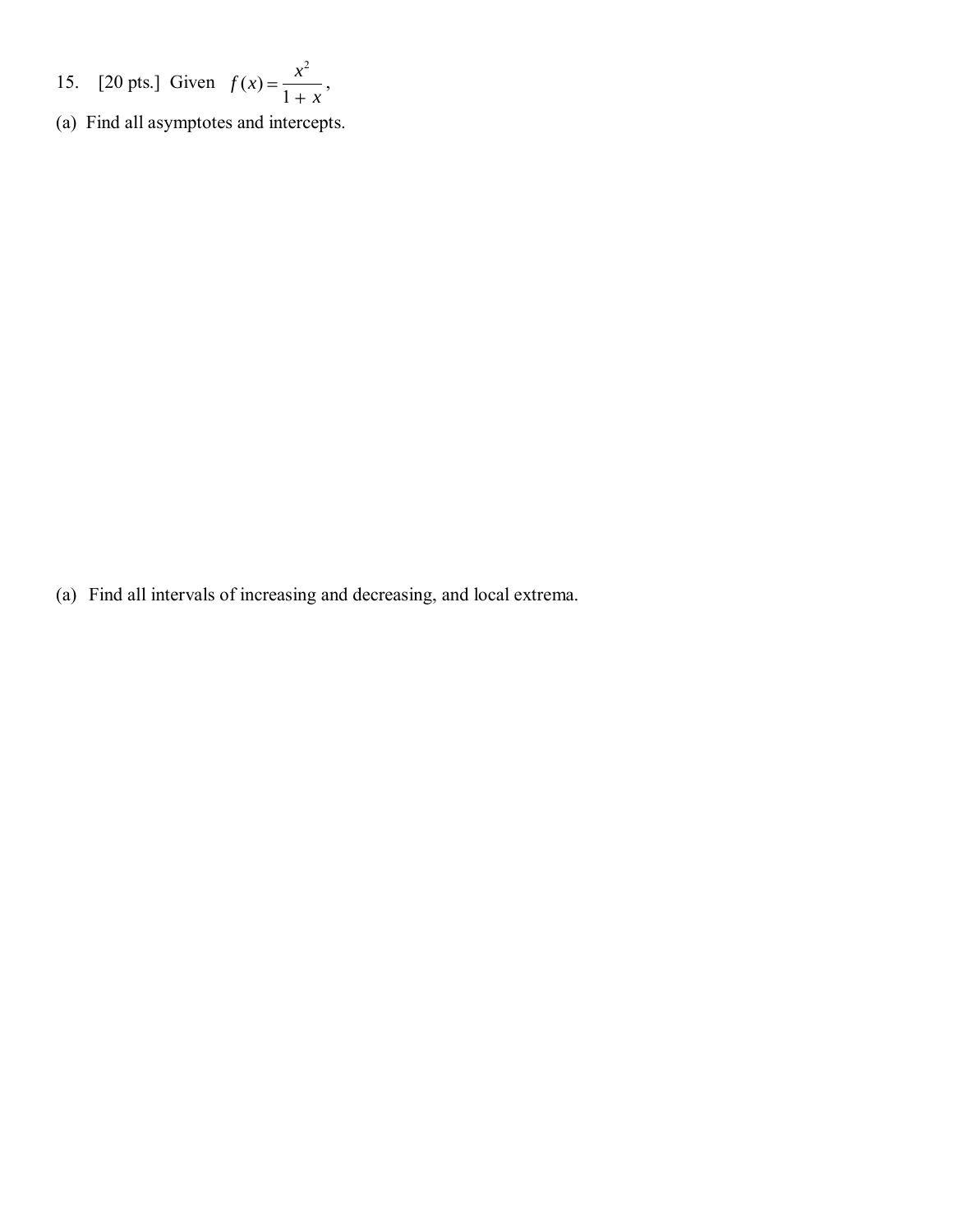(b) Find all intervals of concavity and inflection.

(c) Sketch a graph using only the information listed in parts (a), (b) and (c).